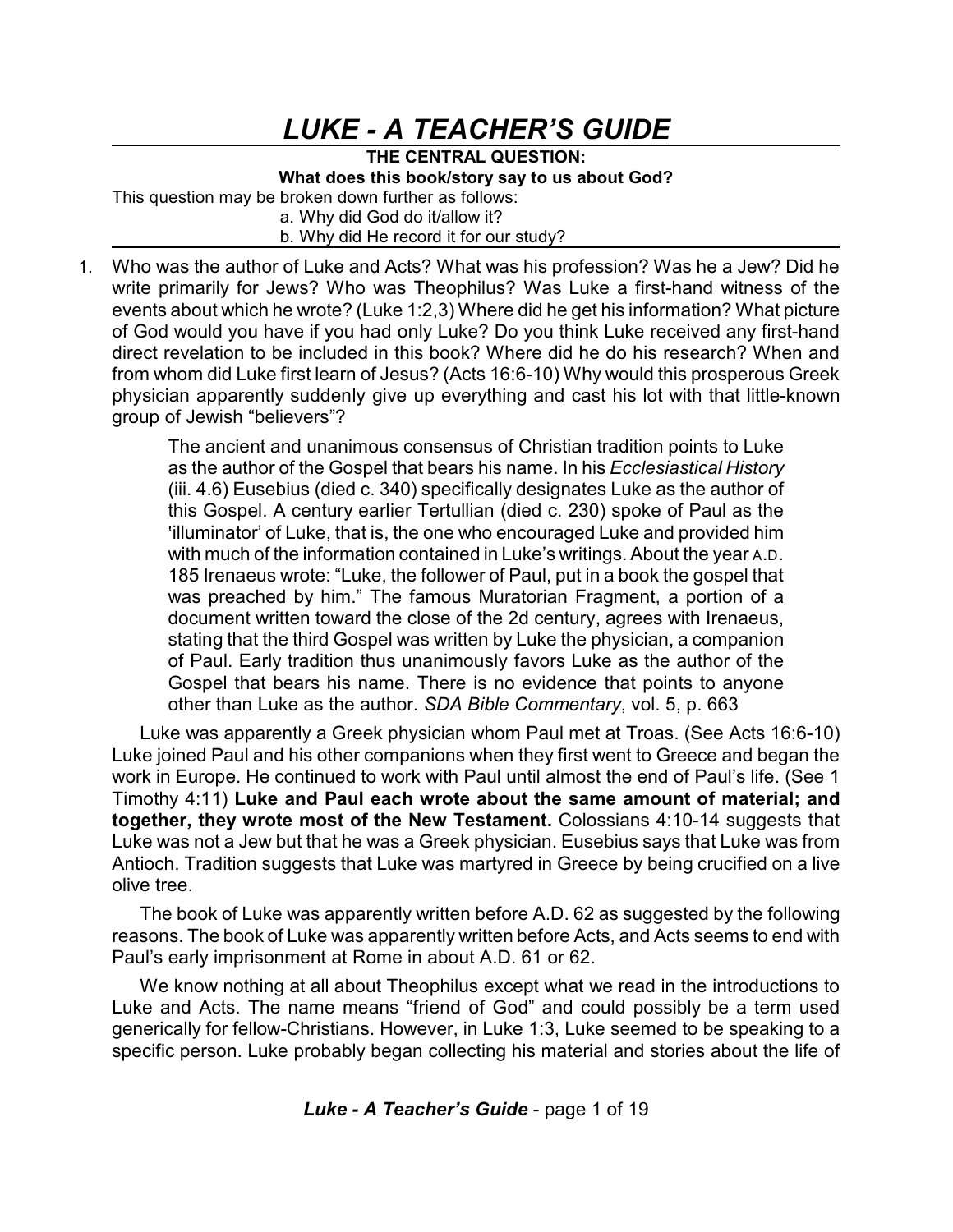Christ while Paul was in prison in Caesarea. (c. A.D. 58-60) Paul likely told him of the basic outline of events in the life of Christ. During Luke's time at Caesarea, it is very likely that he made trips throughout Palestine and talked to many of the original eyewitnesses to those events. Probably later while they were both working in Rome, Luke added to his Gospel portions of Mark's description of the life of Christ. They were writing to different audiences and for different reasons and probably never thought that people would raise the question of why they repeated so much of the same information.

Luke became one of the most prominent workers in the Christian church partially because of his association with Paul. Certainly, the Holy Spirit recognized his talents and worked with him in his writing and missionary work. We must assume that Luke was persuaded by Paul of the truth of the gospel; and like the disciples being called to follow Jesus, Luke was asked to go along with Paul and his companions.

#### *Luke*

Most of us, most of the time, feel left out—misfits. We don't belong. Others seem to be so confident, so sure of themselves, "insiders" who know the ropes, old hands in a club from which we are excluded.

One of the ways we have of responding to this is to form our own club, or join one that will have us. Here is at least one place where we are "in" and the others "out." The clubs range from informal to formal in gatherings that are variously political, social, cultural, and economic. But the one thing they have in common is the principle of exclusion. Identity or worth is achieved by excluding all but the chosen. The terrible price we pay for keeping all those other people out so that we can savor the sweetness of being insiders is a reduction of reality, a shrinkage of life.

Nowhere is this price more terrible than when it is paid in the cause of religion. But religion has a long history of doing just that, of reducing the huge mysteries of God to the respectability of club rules, of shrinking the vast human community to a "membership." But with God there are no outsiders.

Luke is a most vigorous champion of the outsider. An outsider himself, the only Gentile in an all-Jewish cast of New Testament writers, he shows how Jesus includes those who typically were treated as outsiders by the religious establishment of the day: women, common laborers (sheepherders), the racially different (Samaritans), the poor. He will not countenance religion as a club. As Luke tells the story, all of us who have found ourselves on the outside looking in on life with no hope of gaining entrance (and who of us hasn't felt it?) now find the doors wide open, found and welcomed by God in Jesus. (*The Message -* Introduction to the Gospel of Luke)

2. Historically, Luke's writings were not accepted by some of the early Christians for many years. Can you think of any reason why that might have been? How many "Gospels" (accounts of the life of Christ) were written before Luke was written? Was Luke thinking of Matthew and Mark only when he said "many"? (Luke 1:1) Could you name some others? Did Luke mention any names in his Gospel that other writers did not mention?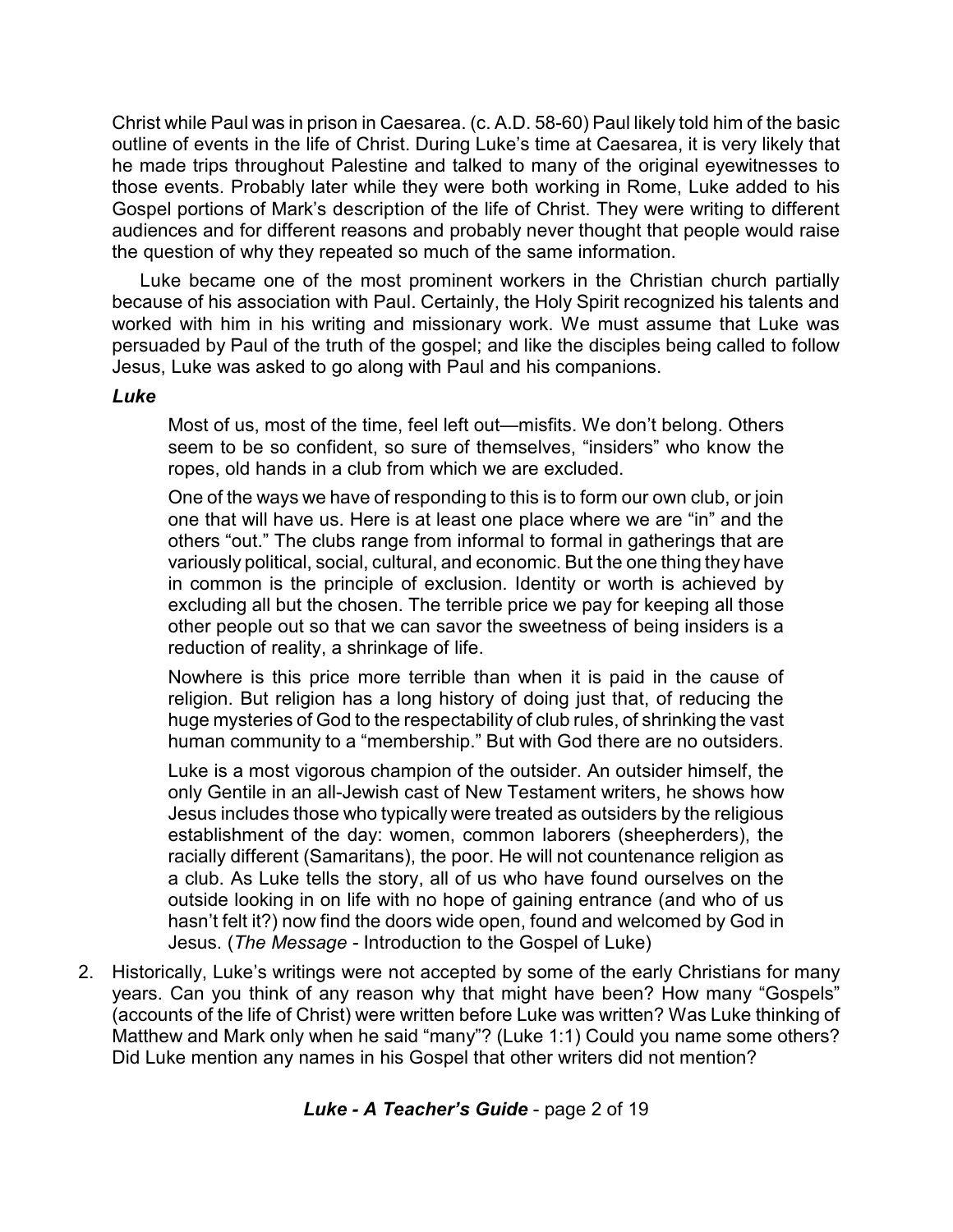Luke wrote very favorably of women and even of marriage, and that was not a popular attitude in the early days of Christianity. There were many early Christians who favored the ascetic ideas that later led to the development of monasteries and nunneries. The polytheistic pagan Greeks believed that the soul of a person was immortal and dwelt only temporarily in the human body here on this earth. Because of the influence of the Stoics and others, they developed the idea that denying the body was a noble thing to do. Later, putting these ideas together, they generally believed that anything that was good for the soul was probably bad for the body and vice versa. Thus, it was believed that "real Christians" would deny themselves any "bodily pleasure" that might distract them from their focus on the kingdom of God. This is where the idea of celibacy came from.

As a result of Luke's favorable attitude toward women and marriage, several groups of early Christians did not want to accept his Gospel as an authentic part of the New Testament. Instead, they substituted five apocryphal "gospels" (the five Ebionite Gospels found in the *New Testament Apocrypha* which few people today have even heard of) that agreed more with their own theology. These other "gospels" speak of the apostles traveling around the Mediterranean area separating husbands and wives and encouraging young people to dedicate themselves to God instead of marrying. They also speak of the apostles performing some fantastic miracles such as actually making a camel go through the eye of a needle (*Acts of Peter and Andrew* vv. 13-22, *The Apocryphal New Testament*, translated by M. R. James, pp. 458,459) in order to convince some people to become Christians and to give their money to the church!

No doubt, Luke was aware of many oral stories about the life of Jesus, and he set about to determine exactly which of those stories were true. Because Luke probably spoke to many of the less prominent individuals involved in the life of Jesus in one way or another, he mentioned many more names of those people–particularly the women–than did the other Gospel writers. These are probably just some of the reasons that conservative early Christians were reluctant to accept Luke as part of Scripture.

3. How do you feel about the fact that an estimated ninety percent of Mark is apparently copied in either Matthew or Luke? If there were so many things to write about in the life of Christ that "if every one of them were written down, I suppose that even the whole world would not have room for the books that would be written," (John 21:25) why is there so much repetition, even apparent copying in the three "synoptic" Gospels–Matthew, Mark, and Luke?

# See *MARK - A TEACHER'S GUIDE* #1; also *MICAH - A TEACHER'S GUIDE* #5; *ISAIAH- A TEACHER'S GUIDE* #4; *JUDE - A TEACHER'S GUIDE* #3.

As noted in William Barclay's *The Daily Study Bible*, about ninety percent of Mark is copied almost verbatim in either Matthew or Luke. If you consider also the portions of Mark that are loosely followed by the other writers, there are only about twenty-four verses in Mark, or about one percent of his writings, that are not copied. In modern times, this would be considered plagiarism. However, we must remember that footnotes had not yet been invented!

The Gospel writers each had a specific reason for writing what they did. Each wrote to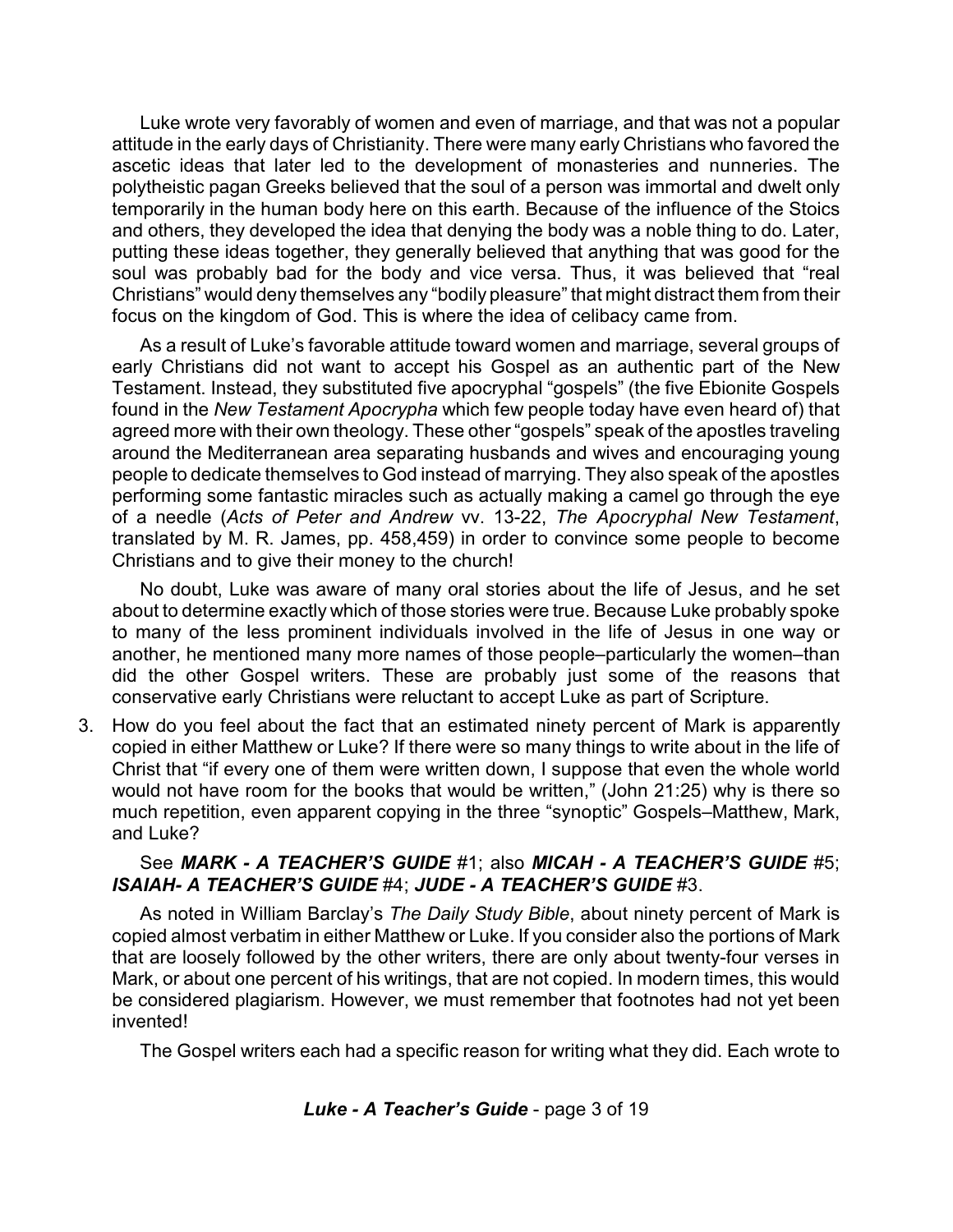a different audience. They wrote on scrolls or perhaps on early papyrus sheets. They had never seen a book like the ones that we take for granted. They expected Jesus to return almost immediately. They could not have imagined that almost two thousand years later, we would be analyzing their writings by computer to see if they "borrowed" from each other! Furthermore, since the Holy Spirit is the primary "Author" of each of these documents, doesn't He have the right to repeat whatever He chooses to repeat when writing to different groups?

4. Why are there differences between the genealogy in Matthew 1:1-17 and the one in Luke 3:23-38? Why did Matthew start from Abraham, and why did Luke end with Adam? Why did both of these men, especially Luke, trace the genealogy of Jesus through Joseph, who had no blood relationship with Jesus, rather than through Mary? (Or did he?) Why was Luke the one who recorded the most about the events connected with the birth, the childhood, and the youth of Jesus? Why was Luke the one to record the story of Jesus as a boy in the temple–the place and time when Jesus apparently first recognized that He was not "Joseph's son"? (Luke 2:41-50)

See the handout *"The Genealogy of Jesus."* Luke recorded much more of the details of Jesus' life than any of the other Gospel writers. Luke gave the details of His birth and childhood. He is the one who identified who was ruling at the time so others could recall the events that were occurring in the world concurrently. Although Luke was very brief on the subject, he gave more details about the childhood of Jesus than the other Gospel writers. He gave more details about the final events of Jesus' life, especially the arrest and crucifixion. Many of these differences may be because Luke was something of a scientist and was more concerned with the specific details. He was also writing primarily for a Gentile audience for whom many of the details of the Jewish customs were not familiar. Thus, for those of us living thousands of years later, Luke is a most useful resource. Maybe the Holy Spirit had us in mind when He commissioned Luke to write!

5. Would any of the temptations of Jesus be a temptation to you? (Luke 4:1-13) If Jesus had performed a miracle in answer to the Devil's challenges, would it have answered anything?

When studied in depth, the temptations of Jesus have many very major implications. The Devil and Christ were in direct conflict in a major battle of the great controversy. In the previous such battle, the Devil and all his angels lost and were no longer able to stay in heaven. (Revelation 12:7-13; Jude 6; Luke 10:18)

The primary issue in these temptations seems to have been whether or not Jesus would use His own divine power for personal vindication or benefit. The repeated question was, "If you are the Son of God..." These are not temptations that affect you and me, so it is more difficult for us to understand what Jesus was going through. Satan knew that appetite was a major area of temptation for humans. He tried to use that on Jesus. Jesus did deny Himself to an incredible degree by fasting for forty days. Few of us are willing to miss a single meal.

Jesus depended entirely on guidance from His heavenly Father. We think we can handle things on our own. Jesus was offered the whole world if He would simply "bow down" to Satan. Jesus had come to undertake a very difficult mission, and He knew that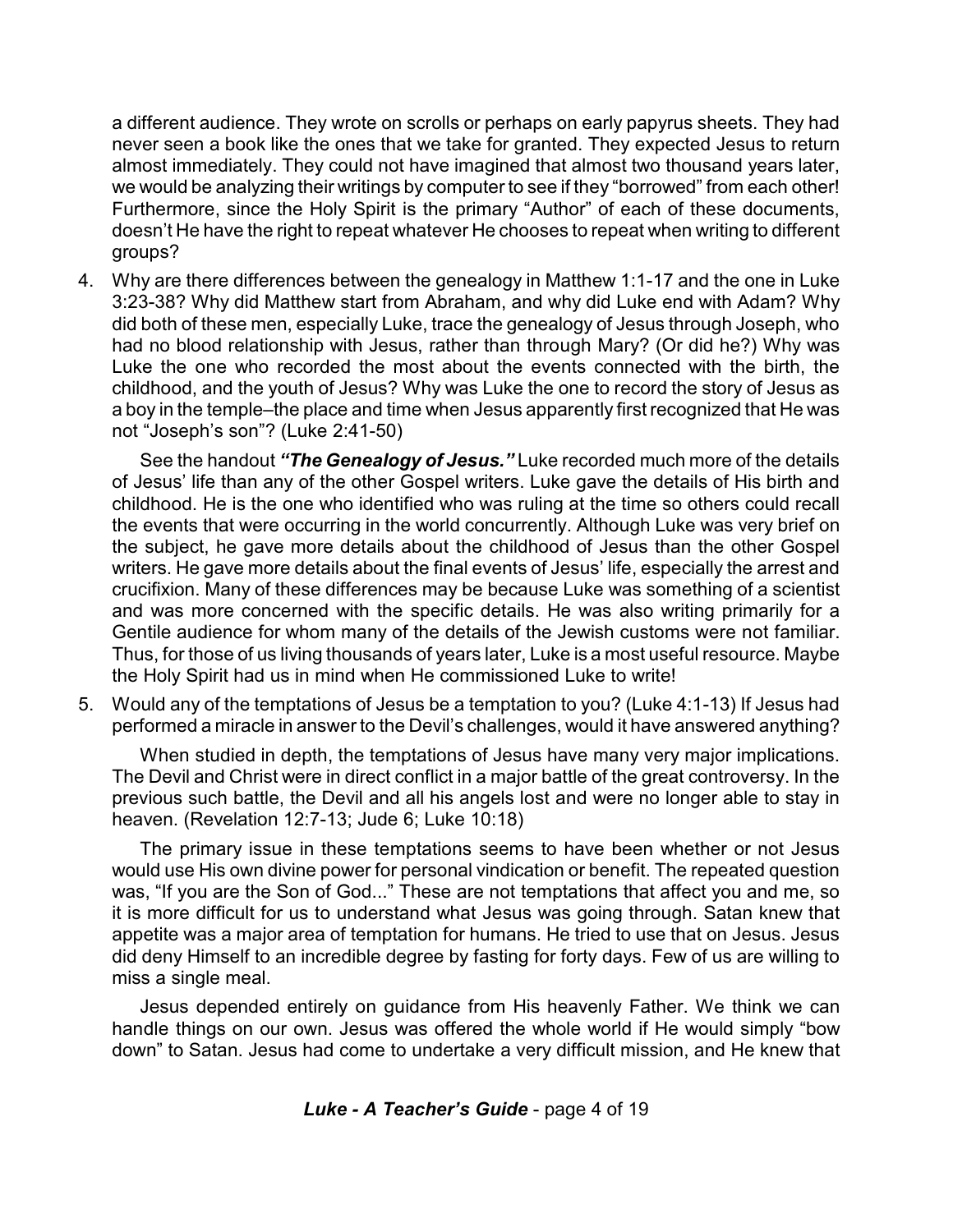at best He would win only a few people. Satan offered Him a shortcut; he would give Him the whole world! But to do so, He the divine Creator would have to bow down to a mere creature. He would have to recognize Satan as a "god." That is what Satan has always wanted most of all. Satan suggested that what the "plan" required was too much for any human to survive. Satan was thus trying to suggest that God's eternal plan was not only unreasonable but maybe even impossible!

Satan even used Scripture to try to support his claims and promote his temptations. He asked Jesus to presume upon the promises of God. If there was any way Satan could break up the plan of salvation, he would be successful in his battle against Jesus.

6. Why do you think Jesus was rejected when He went back to His home town of Nazareth? (Luke 4:1-30)

This is a very sad story. Why didn't the people back home welcome Jesus with open arms? How could the people He spent most of His life with not be excited about the "local Boy" who apparently made good? Shouldn't they have welcomed Him with a homecoming parade? Had Jesus been so out of harmony with them all of His life that they were ready to reject Him? Or, did they still think of Him as a little Kid? Was His family poor and despised? Is that why they could not accept Him? If Joseph was dead, who was supporting Mary?

Jesus Himself suggested at least some of the answers. He said that a prophet is respected everywhere except at home! (Luke 4:24; John 4:44; Matthew 13:57; Mark 6:4) Why would this be? He mentioned the stories of the widow of Zarephath (1 Kings 17:8-16) and Naaman the Syrian general. (2 Kings 5:1-14) The fact that He spoke only about miracles done for foreigners seemed really to annoy them.

Even when He spoke in the synagogue, He emphasized the parts of Scripture that they were not too excited about; and He did not even quote their favorite part of the passage: Isaiah 61:2 where it talks about defeating their enemies! Jesus knew all of this very well. So, why did He intentionally annoy His friends and family? Had He ever spoken to them like that before?

7. If Jesus planned for us to memorize and recite together the "Lord's Prayer," why did He give a different version in Luke 11:2-4 than in Matthew 6:9-13? Were these two prayers given on the same occasion?

These two versions of the "Lord's Prayer" were given on two very different occasions. In Luke 11:2-4, He was speaking to His disciples privately; in Matthew 6:9-13, He was speaking to the multitudes. But neither of those prayers were intended to be memorized. These are sample prayers to give us a very brief idea of how to pray and what to pray for.

8. What miracles, parables, or events are recorded only in Luke?

The raising of the widow of Nain's son (Luke 7:11-17)

The naming of the women who followed Jesus (Luke 8:1-3)

The sending out of the seventy-two (Luke 10:1-12,17-20)

The parable of the good Samaritan (Luke 10:25-37)

## *Luke - A Teacher's Guide* - page 5 of 19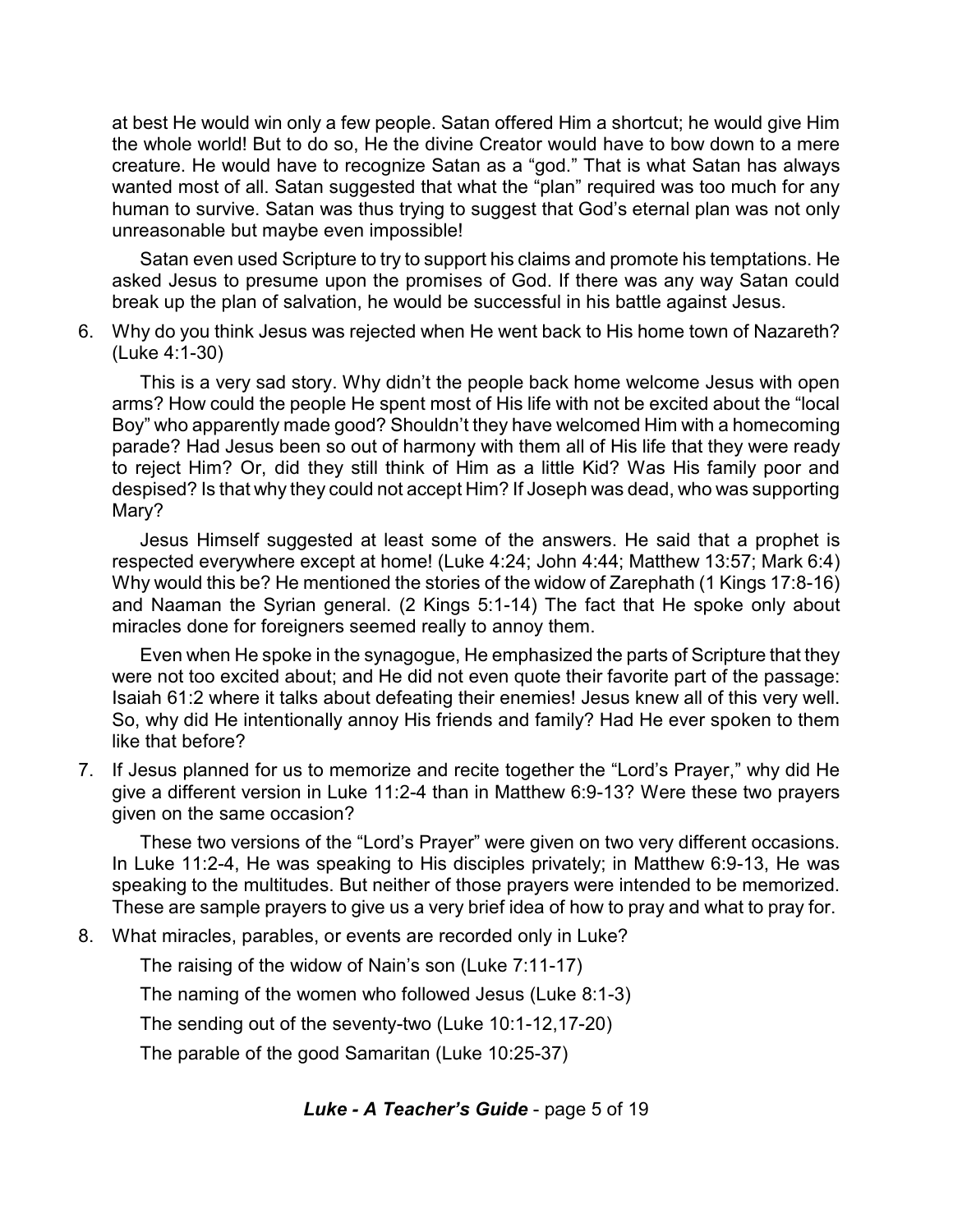Mary sitting at Jesus' feet while Martha served (Luke 10:38-42)

The parable of the rich fool (Luke 12:13-21)

The healing of the crippled woman (Luke 13:10-17)

Healing the man with swollen arms and legs (Luke 14:1-6)

The lost sheep, the lost coin, and the lost son (Luke 15)

The rich man and Lazarus (Luke 16:19-31)

Healing the ten lepers (Luke 17:11-19)

The parable of the widow and the judge (Luke 18:1-8)

The Pharisee and the tax collector (Luke 18:9-24)

The story of Zacchaeus (Luke 19:1-10)

Jesus before Herod (Luke 23:6-12)

The healing of Malchus' ear (Luke 22:51)

The details of the walk to Emmaus (Luke 24:13-35)

Do you recognize any pattern in this group of stories? Where did Luke learn about them?

Notice that Luke, being a Gentile, did not have the same prejudices against Samaritans. He was the only one that spoke well about any Samaritan at all except for the encounter with the woman of Sychar/Samaria as recorded in John 4, and John's Gospel was written many years later. He is the one who gave the story of the good Samaritan (Luke 10:25-37) and the Samaritan leper who was the only one to return and thank Jesus. (Luke 17:11-19) The Jewish attitude toward Samaritans is perhaps best represented by the disciples question in Luke 9:52! They were ready to call down fire on them!

Luke also wrote kindly about **tax-collectors**! (Luke 18:9-24; 19:1-10) He wrote quite favorably about **women**. (See #2 above) Luke is the one Gospel writer who spoke out regularly against **the follyof riches**. (Luke 1:53; 6:20-26; 8:14;12:13-21; 14:7-14; 16:1-31; 21:1-4; compare 1 Timothy 6:6-10,17; James 1:10,11; 2:5,6; 5:1-6) Notice how the different Gospel writers handled the story of the rich young man. (Matthew 19:16-30; Mark 10:17- 31; Luke 18:18-30)

Luke was a physician, and he recorded the largest number of healing miracles. He wrote a lot about the common people that were touched by the life of Jesus. It seems likely that he investigated many of those stories himself. No doubt, being a scientist, he was impressed by the experience on the road to Emmaus with its appeal to the evidence in support of the claims Jesus made about Himself. (See #10 below) Luke also mentioned Herod's encounter with Jesus, perhaps because many people knew the name of Herod, and it would give credibility to the whole account.

Luke was the one Gospel writer who recorded much of what happened on Jesus' last major journey to Jerusalem–starting in Galilee (Luke 9:51) and traveling through Galilee, Samaria, Decapolis, Perea, and finally through Judea to Jerusalem. (Luke 19:44)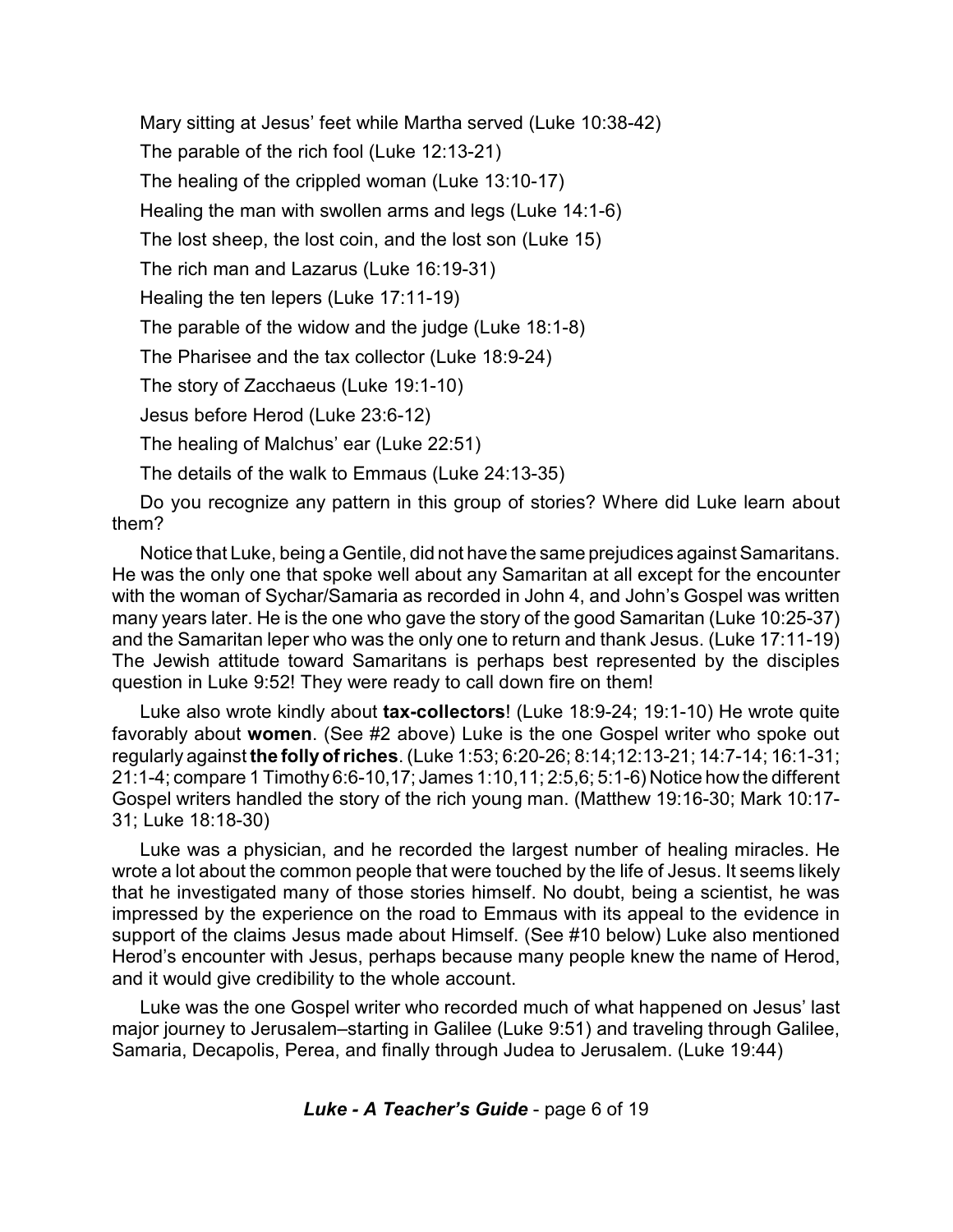The Jews of Galilee often traveled through Perea on the east side of the Jordan River down to Jericho and then up to Jerusalem to avoid traveling through Samaria even though it would have been much shorter for many of them to go through Samaria.

As Luke specifically states (see on Luke 1:1-4), he was not an eyewitness of the events he describes. His Gospel is both longer and more complete than any of the others. Of the 179 separate incidents recorded about the life of Christ, Luke has 118, or about 66 per cent. Of these, 43 incidents are exclusive with Luke. They are concerned mostly with the infancy and childhood of Jesus (Luke 1&2), and with the period of His Peraean ministry (Luke 9:51 to 18:34), to which Luke devotes 31 per cent of his space. His order is more nearly chronological than that of Matthew, but not so much so as that of Mark or, more especially, that of John. Luke reports 26 of the 40 parables, and 20 of the 35 miracles that Jesus did. From a historical point of view Luke is more full and complete than either of the first two Gospels, and, for that matter, than John. Luke stands first in length, in completeness, in uniqueness, and in the number of miracles and parables reported. (Adapted from *SDA Bible Commentary*, vol. 5, p. 191)

What do these differences tell us about God? Was the Holy Spirit reaching out to non-Jews through Luke? Are you more comfortable with Matthew, Mark, Luke, or John? Aren't you glad that we have all four of them?

9. What does the parable of the prodigal son–or lost son–tell us about God? (Luke 15:11-32) Is it only recorded in Luke because this parable was spoken originally to non-Jews? How could the other Gospel writers have left out such a significant story? Why did Luke include the parable of the rich man and Lazarus? (Luke 16:19-31) What was Jesus' main point in the context? Is it actually possible to speak back and forth from heaven to "hell"? Who is "Father Abraham"? What kind of chasm could prevent anyone (even God?) from passing over between the two? (Luke 16:26)

The parable of the prodigal son should probably be renamed the parable of the loving, forgiving father. This father loved his son no matter what his condition. He forgave his son as the son was leaving home. This can be determined by the fact that he noticed the son coming "a long way off." The father had been searching that road for months and perhaps years for the blessed day when the son would return. He did not have to be begged to forgive his wayward son. Such a thought never crossed his mind! When the boy came home, the father had to celebrate because he felt so good. The wayward son certainly did not expect or ask for a party! The older son acted much more like what we see people acting like today–even in Christian circles. He was more concerned about himself and justice than he was about that foolish brother of his.

The father in this story is so much like our heavenly Father that this is one of the best pictures we have of God in the entire Bible. What does it tell us about Him?

See item #17 for discussion about the story of the rich man and Lazarus.

10. Why did Jesus disguise Himself for all that time that He was talking to the men on the road to Emmaus? (Luke 24:13-35)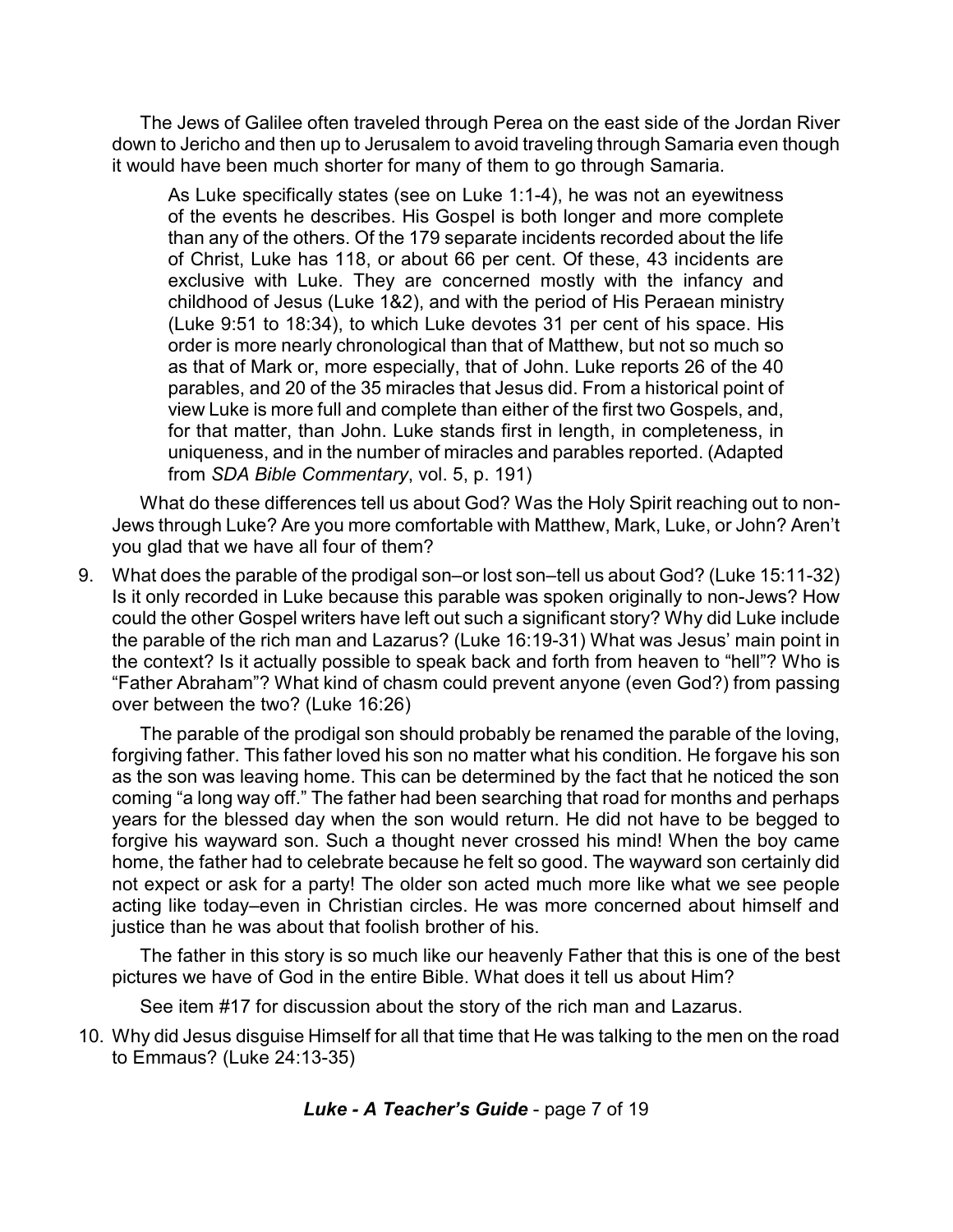If Jesus had immediately informed those men of His true identity, they would have been so excited they would either have turned and immediately headed back for Jerusalem to tell the other disciples, or they would have spent their time so engrossed with the excitement of His resurrection that they would have paid little attention to what He had to say to them. That is not what Jesus wanted. It was essential for Him to get them to listen carefully to what He had to say so that they would realize that He was the Messiah who had been prophesied by the Old Testament. That was very important for the future stability of the Christian church, especially the church in Judea.

By taking them carefully through the Old Testament and showing how it predicted His sufferings and death, He gave them a solid foundation for their faith. Back in the days when all they could think about was how they were going to conquer the Romans and rule the world, they could not have understood that message. (See Luke 18:34) Now that they were beginning to realize the full reality of His death, they were ready for a larger perspective on the future.

Jesus did not reveal Himself in His true character to them, and then open the Scriptures to their minds...**He maintained His disguise till He had interpreted the Scriptures, and had led them to an intelligent faith in His life, His character, His mission to earth, and His death and resurrection. He wished the truth to take firm root in their minds, not because it was supported by His personal testimony [even though He was God], but because the typical law, and the prophets of the Old Testament, agreeing with the facts of His life and death, presented unquestionable evidence of that truth. When the object of His labors with the two disciples was gained, He revealed Himself to them.**—Ellen G. White, *Spirit of Prophecy*, vol. 3, p. 214 (1878)

God never asks us to believe without giving us adequate evidence upon which to base that faith. (*SC* 105) Jesus Himself was just demonstrating this characteristic of God. If we always demanded solid evidence for what we believe, God would win and Satan would lose every time. If God tried to persuade us by the use of miracles (many of which could be counterfeited by Satan), then we would be in a constant confusion as to which miracles were the true ones and which were the counterfeit. That would suit the Devil just fine. No wonder the Devil always tries to make light of evidence!

Why did Luke not record for us the specific texts that Jesus mentioned as He led the two men to understand that He was the Messiah predicted in the Scriptures? Could those be the texts that Stephen, Peter, and Paul used in their presentations about Jesus being the Messiah?

11. Ultimately, what was the real reason why Jesus came and died? What if Jesus, having lived His life here, decided to return to heaven at the last minute before dying? Would it have made any difference? Who required the death of Jesus? What if Jesus had just died in Gethsemane? Would that have made any difference? Of what did Jesus actually die? Did He actually die of crucifixion?

This is one of the most important questions of all time! The death of Jesus is often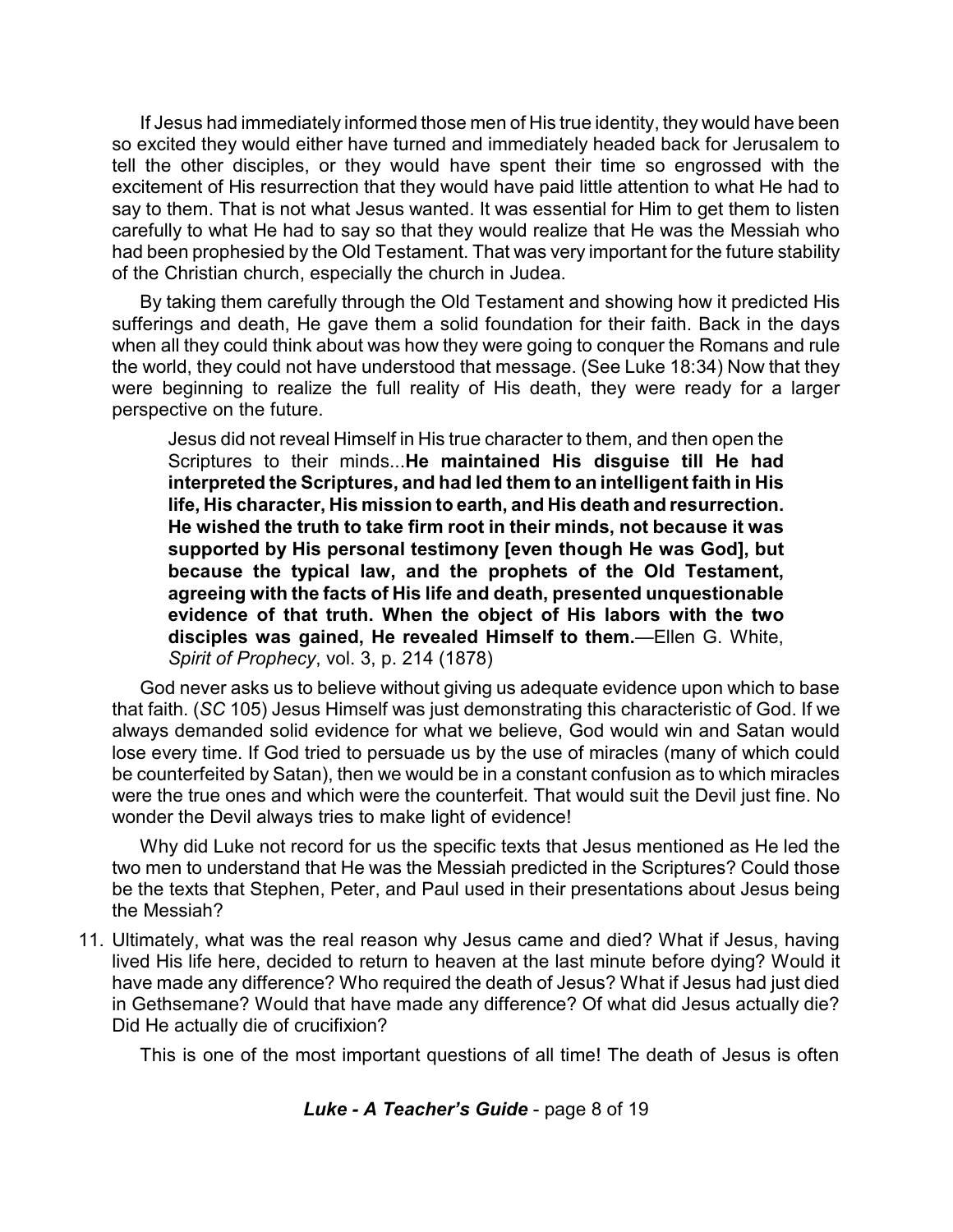referred to as the "atonement." A correct understanding of the atonement is essential in putting all of the teachings of the Bible together in a way that makes sense. Unfortunately, there are many people who do not believe that the atonement needs to make sense! They believe that Jesus just needed to pay the penalty for our sins–which He did. What more do we need to understand? They believe that Jesus did what He had to do and that is all that is important. They do not think they need to understand why or how. They just leave it up to God.

The problem with this approach is that how we understand the atonement affects how we understand many other parts of the Bible. There is no reason for God to even give us a Bible unless we are supposed to understand it! If we do not need to understand anything, God only needed to give us a few brief statements about what He wants us to do and then end by saying that He will take care of everything else! The Bible is not like that at all! The Bible is full of real stories about real people that encourage us to ask questions and understand what God is doing in the lives of ordinary human beings like us.

When God put Adam and Eve in the Garden of Eden, He warned them that there was an enemy there and they should avoid contact with him by staying away from the only place where he was allowed to go–the tree of knowledge of good and evil. (See Genesis 2:17) That warning given by God was not a threat; it was an attempt to preserve them from the disastrous results of disobedience, rebellion, separation, and death which would result from sin. (Isaiah 59:2) Genesis 2:17 is a statement of factual information about the serious consequences of sin. Separated from the Source of life by sin, Adam and Eve would inevitably die. They should have died immediately!

God knew that if He allowed them to reap the perfectly natural consequences of their sin, they would have died immediately. We call this death that results from sin the second death, or the final death. (Revelation 2:11; Revelation 20:6,14; 21:8) God also knew that if He allowed them to die immediately, there would be two serious consequences. **First**, the rest of the universe looking on would have believed that God Himself had killed them. This would lead to obedience and worship based on fear which is totally unacceptable to our loving God (1 John 4:8,16,18) and would lead to rebellion. The experience of almost every teenager is evidence of this! **Secondly**, it would have removed Adam and Eve from the possibility of realizing their mistake and repenting and coming back to God.

On the other hand, if God had forgiven them and given them a second chance in the Garden of Eden, He would have been proclaiming openly to the universe that His proclamation that sin leads to death (Genesis 2:17) was an arbitrary decree that could be set aside at will rather than it being an inevitable fact.

For these reasons and many more, God did the only thing that was acceptable to Him as our loving, heavenly Father. He decided to keep us alive on "life support" in a temporary state of sin until once and for all, He Himself had a chance to demonstrate the truthfulness of His pronouncement recorded in Genesis 2:17.

Thousands of years went by until "at the right time," (See Galatians 4:4) God sent His Son to demonstrate the awful reality of the truthfulness of Genesis 2:17. Jesus came and lived to show us what kind of Person God is and what kind of lives He wants us to live.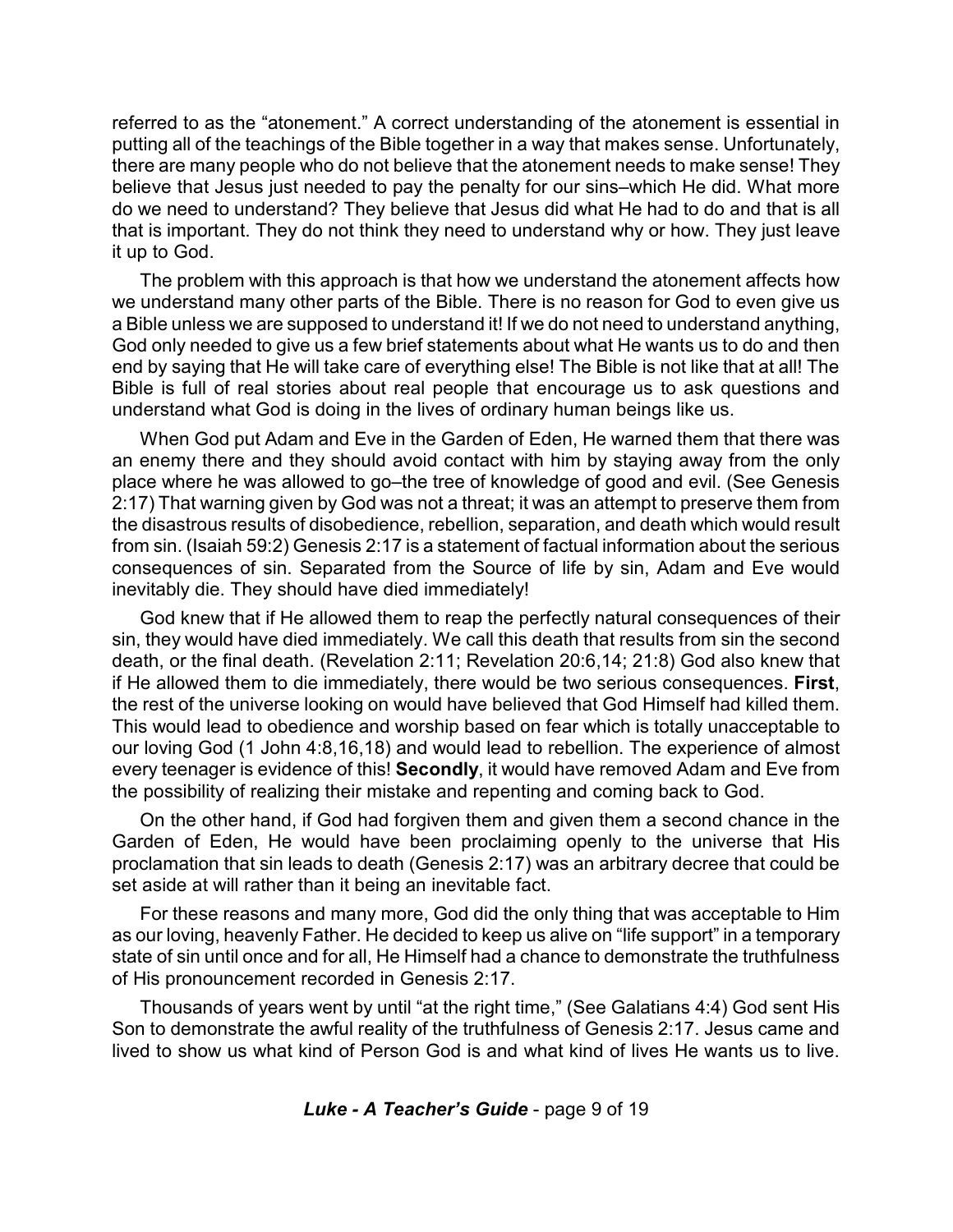Then He showed us the terrible seriousness of sin by dying the death that is a direct result of sin (the second death or final death). This demonstrated once and for all to the satisfaction of the entire universe the fact that sin separates us from God (Isaiah 59:2) Who is our Source of life and leaves us in a state of total alienation from God–eternal death or the second death. Jesus as a human being died that death. He went through all the agony of that separation and final death as if He were being alienated from the Father forever. But Jesus was not a sinner; He was only demonstrating for the benefit of those who are willing to watch, listen, and learn how serious that death really is. But as God, Jesus could arise on Sunday morning when His Father called Him back to life. (John 10:18)

Jesus did not die of crucifixion. Crucifixion is a slow and lingering death. The two thieves who were crucified with Jesus had their legs broken when the Sabbath hours approached so they would not have to be left on the crosses to die over the Sabbath. (John 19:31-34) However, Jesus was already dead. He did not die of crucifixion.

Jesus died to prove that God's way of running our universe is the only possible way to maintain a loving, trusting friendship throughout eternity. No trace of selfishness could be allowed. There is no room for individuals who want to "go their own way." This is not because God arbitrarily forbids it, but because it just will not work. Sin, ultimately and always, is self-destructive. Look at the condition of our world at the present time if you are not sure of that!

12. Jesus said that He came to give His life as a ransom for many. (Matthew 20:28; Mark 10:45; 1 Timothy 2:6; Hebrews 9:15) In what sense was the life and death of Christ a ransom? The idea of ransom suggests that a price is paid to an "enemy" to retrieve something of value.

> In its crudest essentials the **ransom theory** suggested that when man fell from grace he became the Devil's possession and, however it came about, a just God could not ignore it. In order to free man from this bondage, He agreed to pay a price, the death of His own Son. Since the Son's value was more than that of all the damned souls together, Satan willingly entered into the arrangement. But, alas, in accepting the payment he was deceived. Satan, unable to hold the Son of God in his power, thus lost both the souls of the damned and the soul of the Son of God. (from *You Can Go Home Again*, Provonsha)

Others have suggested that when God gave the ransom to Satan, there was a "hook" inside–Deity was hidden inside the body of Jesus, and thus, He could not be held by Satan. Do you believe that God could practice deceit, even on the Devil? If not, what does the idea of ransom suggest? If this ransom theory of the atonement is correct, why can't God save all sinners?

The "ransom theory" of the atonement has several serious problems with it. It suggests that God is doing business with the Devil and manages to deceive and trick him into a deal where the Devil loses everything! It suggests that salvation is an economic matter that can be bargained for or negotiated by powerful people. The Old Testament idea of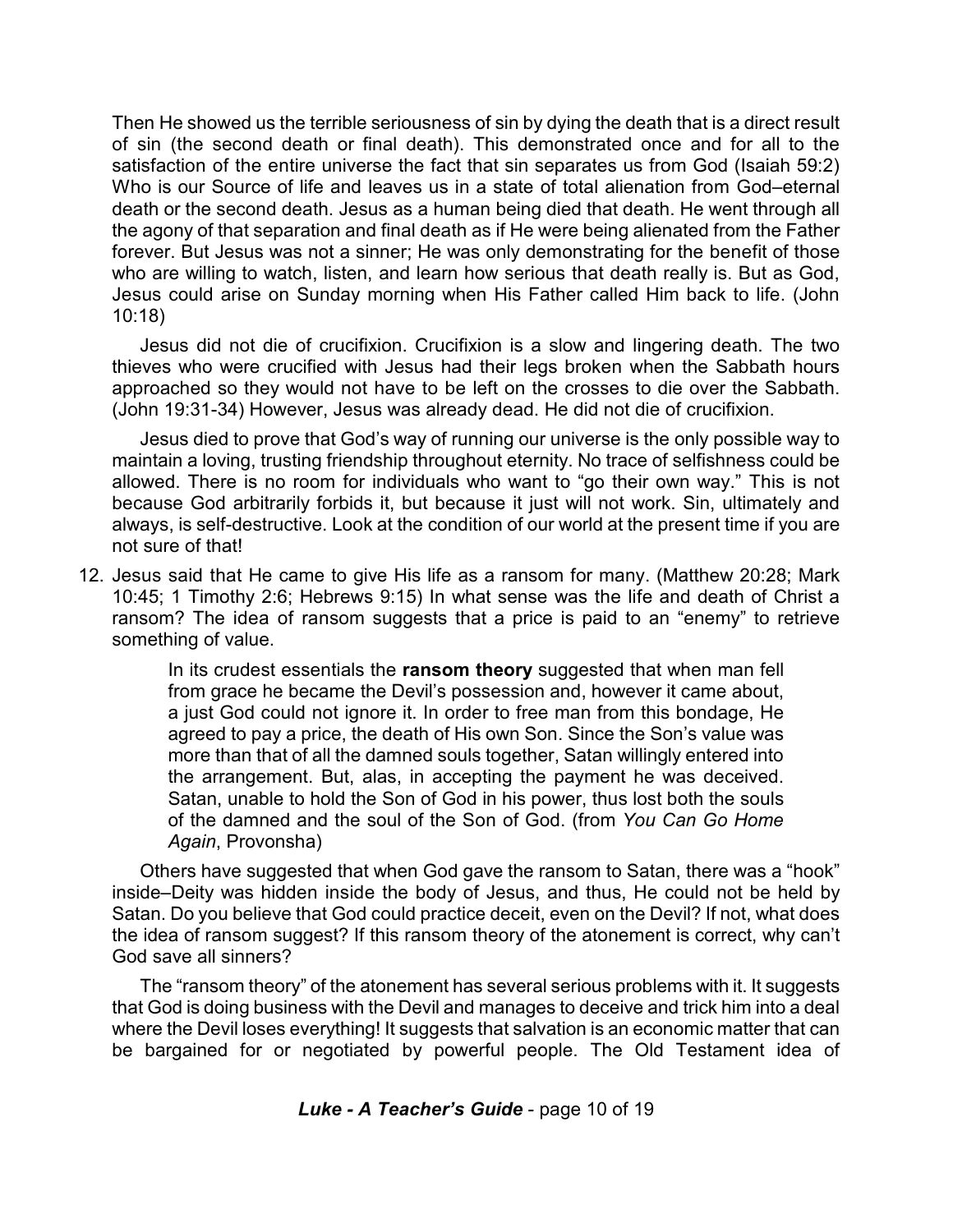"redemption" is somewhat similar. In redemption, a near relative could buy back a person or piece of property before the seventh year or the year of jubilee and restore it to the person who lost it or to the family as a whole.

The ransom theory was suggested by Origen (A.D. 185-254) and discussed somewhat further by one of his later followers, Gregory of Nyssa. For more details on this theory, see Dr. Provonsha's book, *You Can Go Home Again*, p. 23,24. (There have been many other explanations of the plan of salvation down through the years. Dr. Provonsha gave an excellent summary of many of those "theories" in that section of his book.)

13. Does the Bible anywhere suggest that God has said, "Love and trust Me, or I will kill you"?

Almost no one would suggest that God has said such a thing when put in these direct terms. However, when spread out and described in "theological" terms, this is the belief of many Christians. These Christians would agree that God has given many commands in the Bible. Those who know the Bible better might remember that Romans 13:8-10 suggests that "love is the fulfilling of all law." It is an easy step from this point to believe that all God asks of us is love. (Matthew 22:34-40; Mark 12.28-34; Luke 10.25-28; John 13:35)

Many Bible students look at Genesis 2:17 as a very serious threat from God. They believe that the soul is immortal and that in this verse God is threatening us with "hell." While polls show that very few Christians think that they will ever go to hell, they still believe in hell. Since, in their minds, the soul is immortal and God cannot take the wicked to heaven, He is caught in a bind and has to do something with them and hell is the answer. Thus, we come to the idea that if we do not love God (which is the fulfilling of His law), then He must throw us into hell.

On the other hand, some other Christians including many Seventh-day Adventists have a shortened version of hell. They believe that the soul is indeed mortal, and thus, it can die; but they believe that God will raise to life all the wicked at the third coming at the end of the millennium. At the conclusion of the events described as being a part of the third coming, the wicked are to receive their reward. Passages like Ecclesiastes 12:13,14 and Revelation 20:12 seem to suggest that all our works will be brought into judgment. They believe that there needs to be a graduated punishment based on the amount or seriousness of one's sins before one finally dies. They believe that is what is suggested by Luke 12:47,48. They do not see how eternal death as a single punishment for all sinners can be considered "graduated punishment;" and so for God to be "just," they believe that He must punish–burn–each sinner according to his sins for an appropriate period of time before he dies.

Most of those who believe that have not considered what it implies about God. They are suggesting that God will raise people to life, and then keep them alive in the fires of "hell" until they have suffered adequately for their sins. Then, they will perish forever. This cannot be considered discipline–which, by definition, is supposed to teach the person something–because the sinner is dead when it is over. The sinner could not possibly learn anything from it that might benefit him in the future! Thus, to keep someone alive in the fires of hell to suffer "for an appropriate length of time" would be torture!

The Anglican Church has recently conducted a council to study this matter and has

#### *Luke - A Teacher's Guide* - page 11 of 19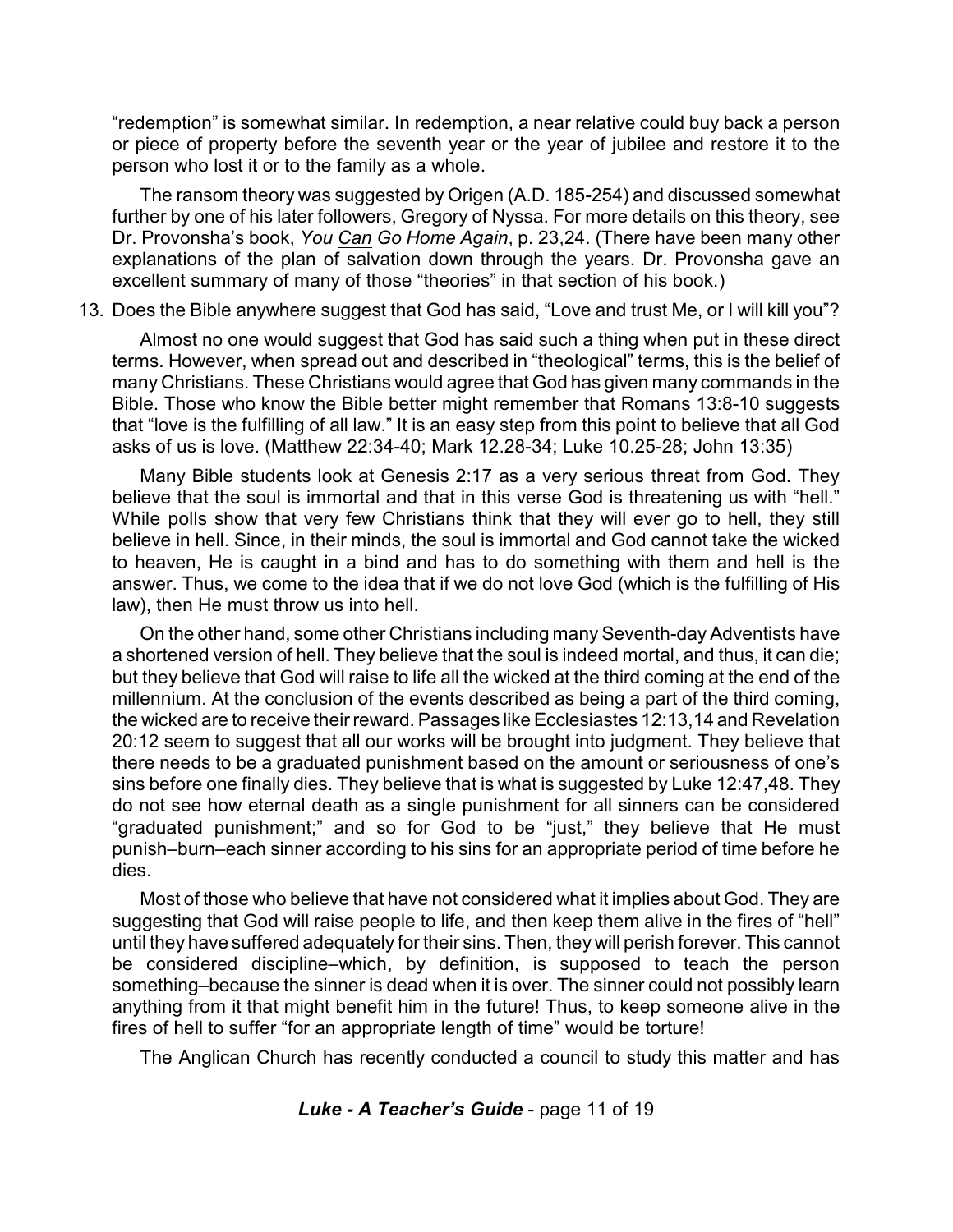come to the following conclusions:

In our discussion, we encounter particular difficulty because the dualist assumptions about human beings, body and soul, which underline much of traditional Christian thinking on these subjects, are not commonly held these days.

They recognize that Calvin was the origin of much of this kind of thinking.

In the past the imagery of hell-fire and eternal torment and punishment, often sadistically expressed, **has been used to frighten men and women into believing.** Christians have professed appalling theologies which made God into a sadistic monster and left searing psychological scars on many...**Hell is not eternal torment, but it is the final and irrevocable choosing of that which is opposed to God so completely and so absolutely that the only end is total non-being.** *The Mystery of Salvation*, p. 199. (emphasis supplied)

What would the Anglicans have to say to each of us about our beliefs? Did Jesus go through the second death on the cross? Was He tortured by God? Did Jesus burn on the cross? Or, did the Father "give Him up"? Is that why Jesus cried out, "My God, my God, why did you abandon me?" (Matthew 27:46; Mark 15:34, *GNB*)

14. Some have suggested that just as in Adam, all died, so in Christ, all have been made alive; (see Romans 5 & 6) and thus, a sort of mystical union exists between Christ and His people. Through this mystical union, sinners, in fact, die with Christ and thus, are able to rise with Him. In what sense could this be true? If this is all that is required to save sinners, why can't He save all sinners?

This "mystical" understanding of the atonement has been much more widely accepted in the eastern portions of Christianity than in the west. It does not lend itself to any logical analysis. The basic idea is that somehow, by becoming Christians, or perhaps even without becoming Christians, we are "joined" to Christ, and thus we live His life and die His death with Him. There is, of course, no discussion of how that actually happens, or how one can tell if it has happened to him. If Christ does this for everyone and if it is all that is required for salvation, God should be able to save everyone. This view is not very widely accepted today in western Christianity. What do you think of these ideas?

15. The widely accepted theory of forensic atonement suggests that "justice" demands the death of the sinner. In that view, in order to save sinners, God the Father agreed to accept the death of His Son in payment of the price of sin, and pronounced that justice was satisfied, thus removing the legal barrier so that He can accept sinners back again. Wouldn't a human judge be worthy of condemnation if He condemned the Innocent in order to free the guilty? As asked by the literary character Bozo/Boso in Anselm's (c. 1033- 1109) *Cur Deus Homo*, if God could only save sinners by condemning the Innocent, is He truly omnipotent? If, on the other hand, He could, but is not willing to do so, how are we to think of Him as wise and just? What justice could there possibly be in accepting the death of the most innocent Man who ever lived in place of the guilty? No human legal system would accept that, so how can God do such a thing? And if this "legal" transaction makes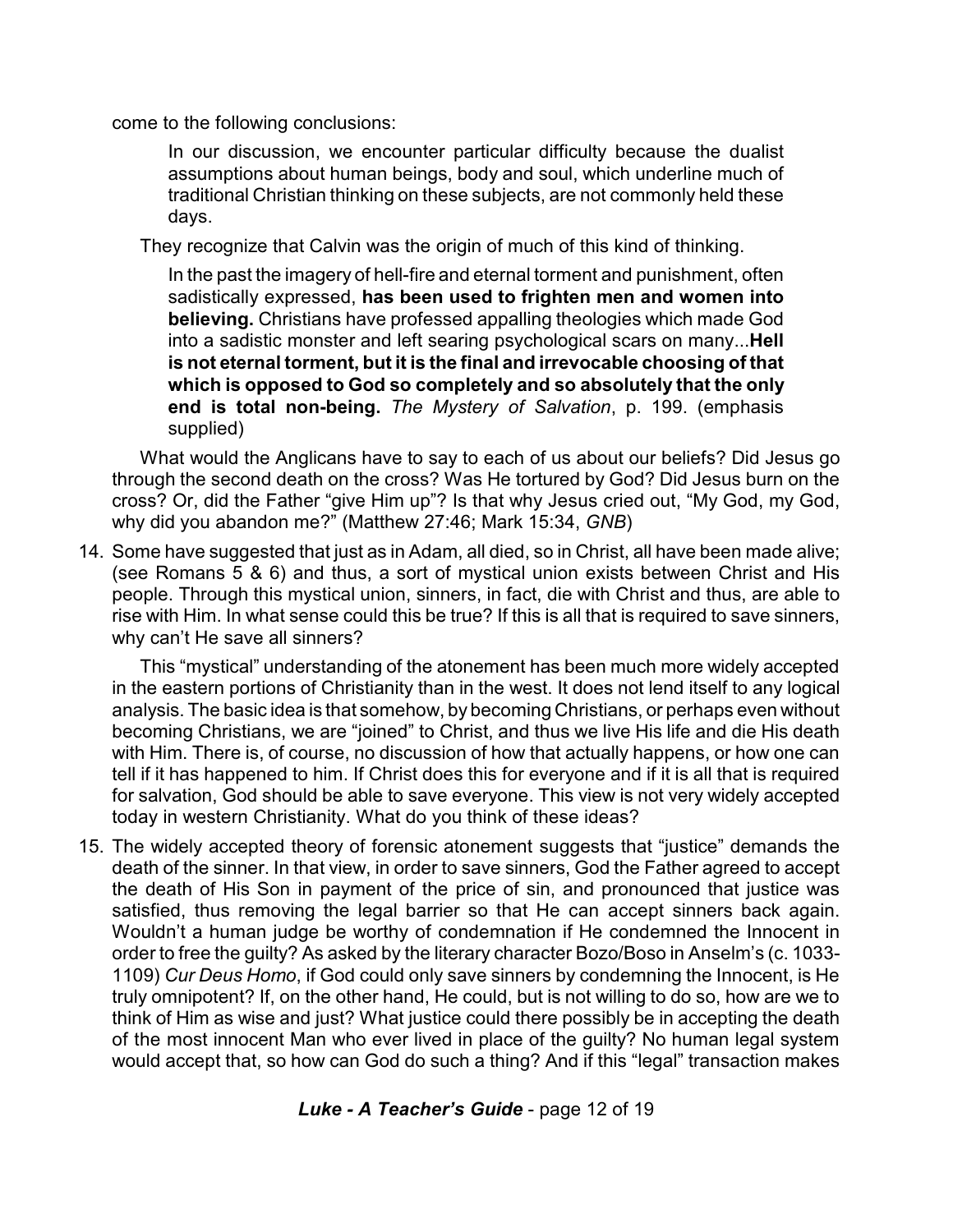it possible for God to save sinners because they are "covered with the righteousness of Christ," would that suggest that we are brought into heaven without God the Father realizing that we are still sinners?

As stated in *You Can Go Home Again*, by Dr. Jack Provonsha:

The Reformation atonement theory goes under various names: penal, legal, forensic, sometimes governmental (although the latter introduces a slightly different thought). Forensic is probably the most common term. In many ways it depended on Anselm's satisfaction theory, but its presuppositions are sufficiently different that it qualifies for independent existence.

Hints of the forensic theory existed before the Reformation. At least some of the Reformers themselves seemed to think that they were simply restating Anselm. His formula and language appear frequently in their writings. But the political scene had changed and the feudal principle had given place to a concept of abstract law and particularly an abstract notion of justice requiring punishment. The death of Jesus now fulfilled a legal requirement. A crime had been committed (sin) for which the just penalty was death. Justice demanded payment for the penalty, which Jesus met, since no man's life is of sufficient worth to compensate for more than his own individual crimes.

We now find no trace here of Anselm's punishment or satisfaction alternative. It is not God who requires satisfaction so much as it is abstract justice. The dictates of justice bind even God Himself. A just God can do no other. Jesus' death adequately substitutes for the requirements of justice. (Anselm's literary character Bozo would probably ask again, <For what justice is there in giving up the most just Man of all to death on behalf of the sinner?' But Bozo's question seems not to have disturbed most of the Reformers, mainly because they did not appear to realize that the forensic solution involved a legal confusion–that between civil and criminal law. Civil law permits substitute reparation. Your insurance company may make payment for your wrongful act. But criminal law demands that the perpetrator of the crime also receive the punishment for it.)

The weakness of the theory lies, of course, in its underlying retributive concept of justice–which we shall discuss later...

We owe to Melanchthon (1497-1560) the most precise Reformation statement of the forensic theory of justification. He defined it as

To justify, in accordance with forensic usage, here signified to acquit the accused and to pronounce him righteous, but on account of the righteousness of another, namely of Christ, which righteousness of another is communicated to us by faith. (See L. W. Grensted, *The Doctrine of the Atonement*, p. 169)

Melanchthon wrote in the Augsburg Confession of 1530 (the principle creed of Lutheranism and both historically and doctrinally the most important statement of the beliefs of the Reformation–the Protestant potentates signed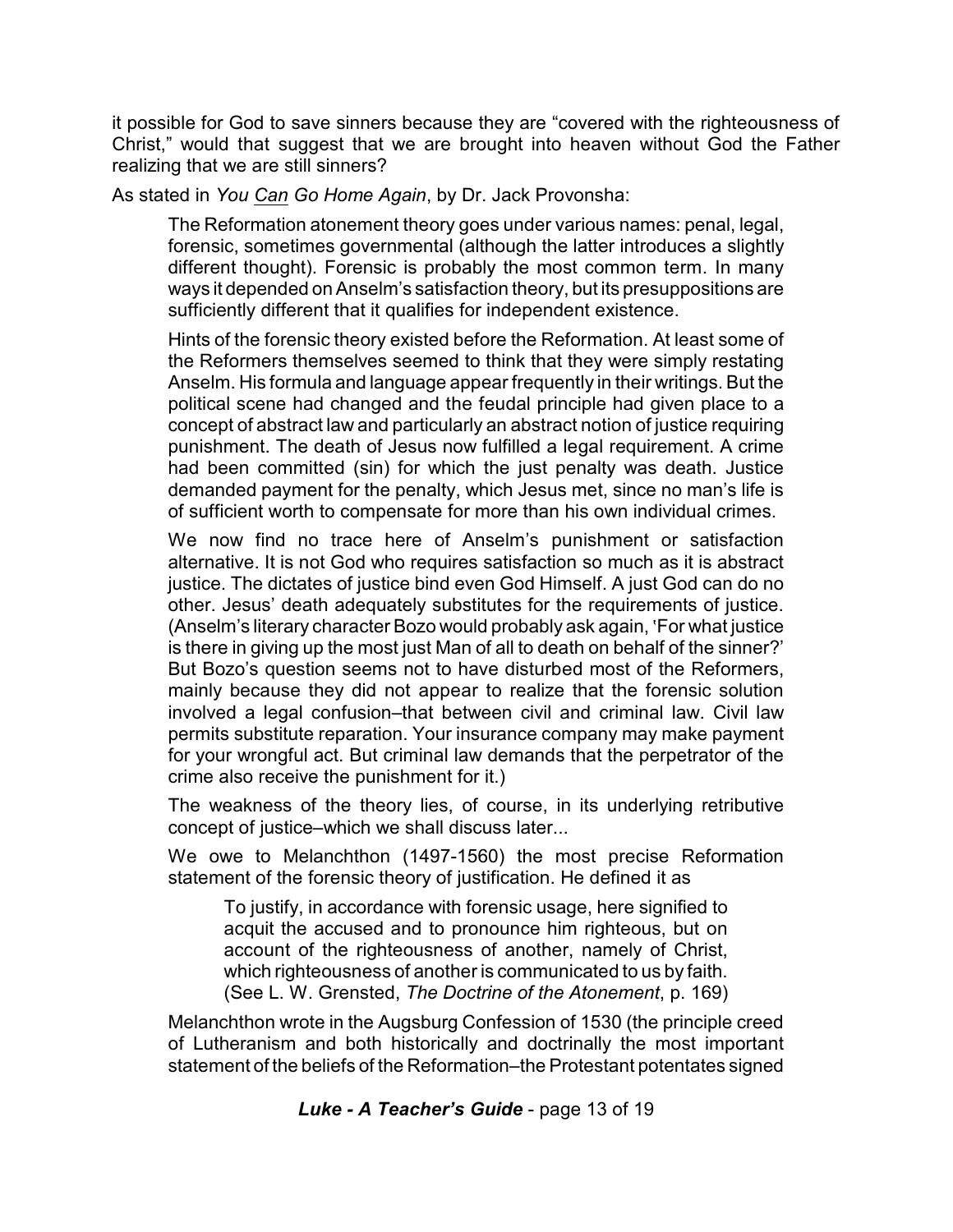it, though Luther said he himself 'could not tread so gently and softly'):

Also they teach that men cannot be justified [obtain forgiveness of sins and righteousness] before God by their own powers, merits, or works, but are justified freely [of grace] for Christ's sake through faith, when they believe that they are received into favor, and their sins forgiven for Christ's sake, who by his death hath satisfied for our sins. This faith doth God impute for righteousness before him. (Philip Schaff, *The Creeds of Christendom* (New York: Harper & Brothers, 1877). Vol. III, p. 10

The Augsburg Confession in a phrase more pertinent to our question, Why did Christ have to die? also reoriented the Pauline 'reconcile. . . unto God' (Ephesians 2:16; 2 Corinthians 5:19,20) when it talked of

. . . one Christ, true God and true man; who was born of the virgin Mary, truly suffered, was crucified, dead, and buried, that he might *reconcile the Father unto us* [italics supplied. Could they also have said 'angry' Father?], and might be a sacrifice, not only for original guilt, but also for all actual sins of men. *Ibid*, p. 9

Luther said of Christ's sacrifice for sin:

Who has and bears in His own body all the sins of all men–not in that He committed them, but in that He took upon His own body the things committed by us, to make satisfaction for them with His own blood.

If the sins of the whole world are upon that one man, Jesus Christ, then are they not upon the world. . . . if Christ Himself was made guilty of all the sins which we have committed, then are we absolved from all sins, yet not through ourselves, our own works or merits, but through Him. (Quoted in Grensted, *op. cit,* p. 200)

The concept seems in keeping with Paul's statement in 2 Corinthians 5:21: "For he hath made him to be sin for us, who knew no sin." But the Reformation position, at least as stated by its systematic spokesman, Melanchthon, takes us immediately into deep water as it asks why God had to do this. **For Melanchthon as for many another troubled Christian–and he seems less troubled than some–the love of God is never as powerful a motif as His wrath against sin.**

God's wondrous plan is set forth, that though He is just and is horribly angry at sin, yet at last He will be willing that His most just wrath should be placated, because His Son is made a suppliant for us and has drawn down the wrath upon Him, and is made an expiation and a victim for us. *Ibid,* p. 206

## *Luke - A Teacher's Guide* - page 14 of 19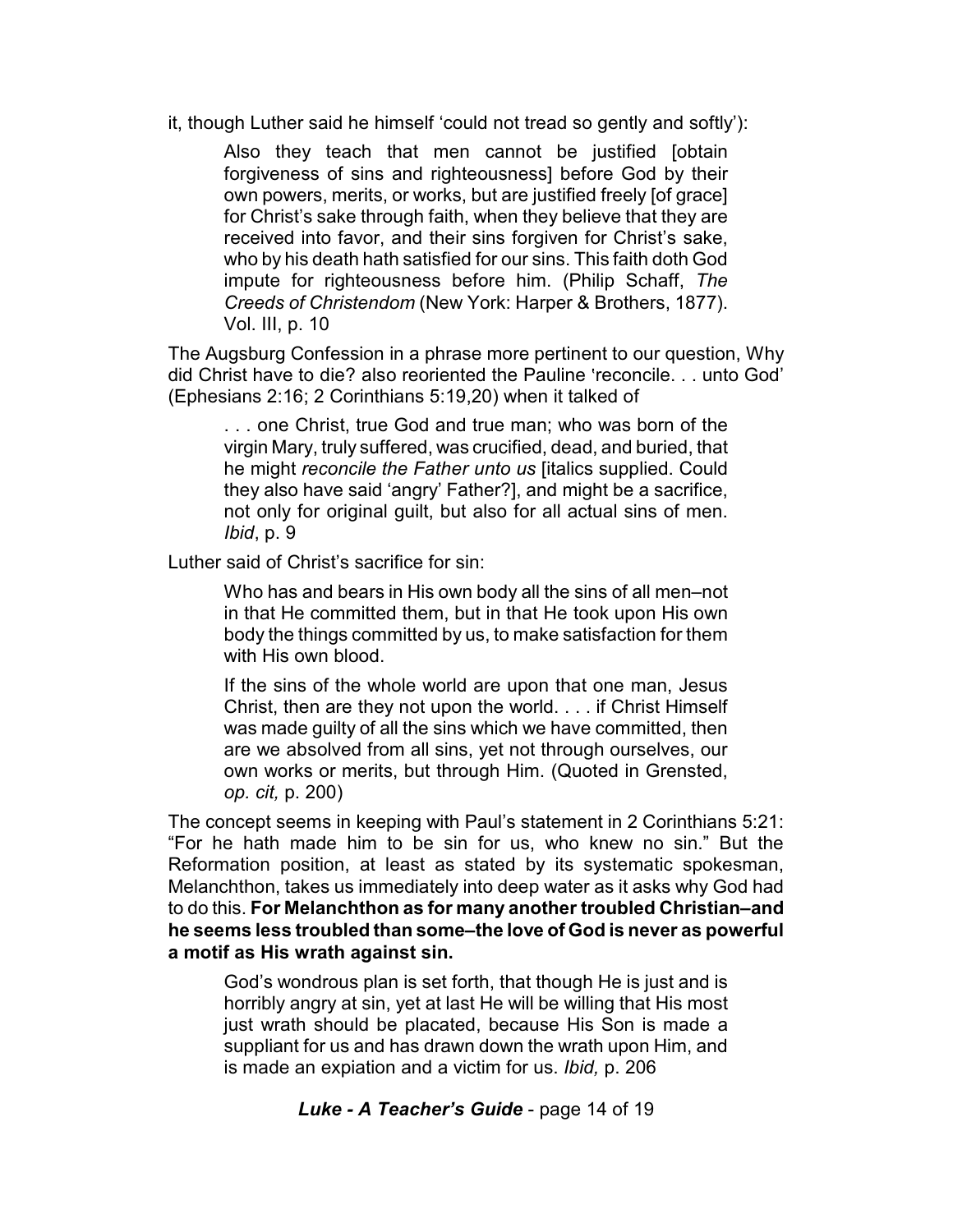Again, in his expansion of the Augsburg Confession for the Saxon churches, Melanchthon wrote:

Such is the severity of His justice that reconciliation would not be made unless the penalty were utterly paid. Such is the greatness of His wrath that the eternal Father would not be placated save by the entreaty and death of the Son. Such is His mercy, that the Son was given for us. Such love was in the Son toward us that He drew down this true and great wrath upon Himself. *Ibid.*

Christ's benefits are these: to bear guilt and eternal death, that is, to placate the great wrath of God. (*Ibid,* p. 207)

Here a subjective element on man's part creeps in:

For the heart, truly feeling that God is angry, cannot love God, unless He is shown to be placated. While He terrifies us and seems to be casting us into eternal death, human nature cannot raise itself up to love Him that is angry, that judges and punishes. (*Ibid*)

[This entire section quoted from *You Can Go Home Again*, by Jack Provonsha, pp. 35-38]

Why is it that so few people seem to understand why Jesus had to die? Is it partially because the three human representatives who were invited to pray with Jesus and to watch what was going on in the Garden of Gethsemane slept through most of it? Are we still sleeping?

If the price of sin is to die and stay dead for ever or to burn in hell forever, we are not paid up! Jesus died, but He rose again on Sunday!

How do we know when justice is "satisfied"? Because God says so? If all we need is a statement from God, then why was it necessary for God to go through that terrible demonstration? Do we mean that if Jesus had not died, God would not forgive us? Would someone stop Him from forgiving us? Why was it necessary for blood to be shed for our sins to be forgiven? Does our understanding about why Jesus had to die come from theologians or from Scripture? Does God want us to understand why there is no other way? If we do not need to understand, wouldn't it have been easier for God to do His demonstration far away–somewhere without going through all this hassle? Then, He could just assure us that everything has been taken care of; and since we do not need to understand anyway, there is no problem! So, why has God invited us to understand? Our evangelists invite people to come and stand at the foot of the cross. That is actually a little late! We should go to Gethsemane first. Why was it necessary for the angel to strengthen Him? (Luke 22:43; John 18:6) Does that mean that the Father killed His Son? Did the Jews kill Jesus? Can "justice" kill anyone? Can "separation" kill somebody? Who was watching all of that, and who understood what was happening? The disciples slept through it all! But the angels saw all sides and all the events. They could look into the face of the Father. They could see what the Devil was doing! Christ's death on this earth was for their benefit as much as for ours. (Ephesians 1:7-10; 3:7-10; Colossians 1:19,20)

#### *Luke - A Teacher's Guide* - page 15 of 19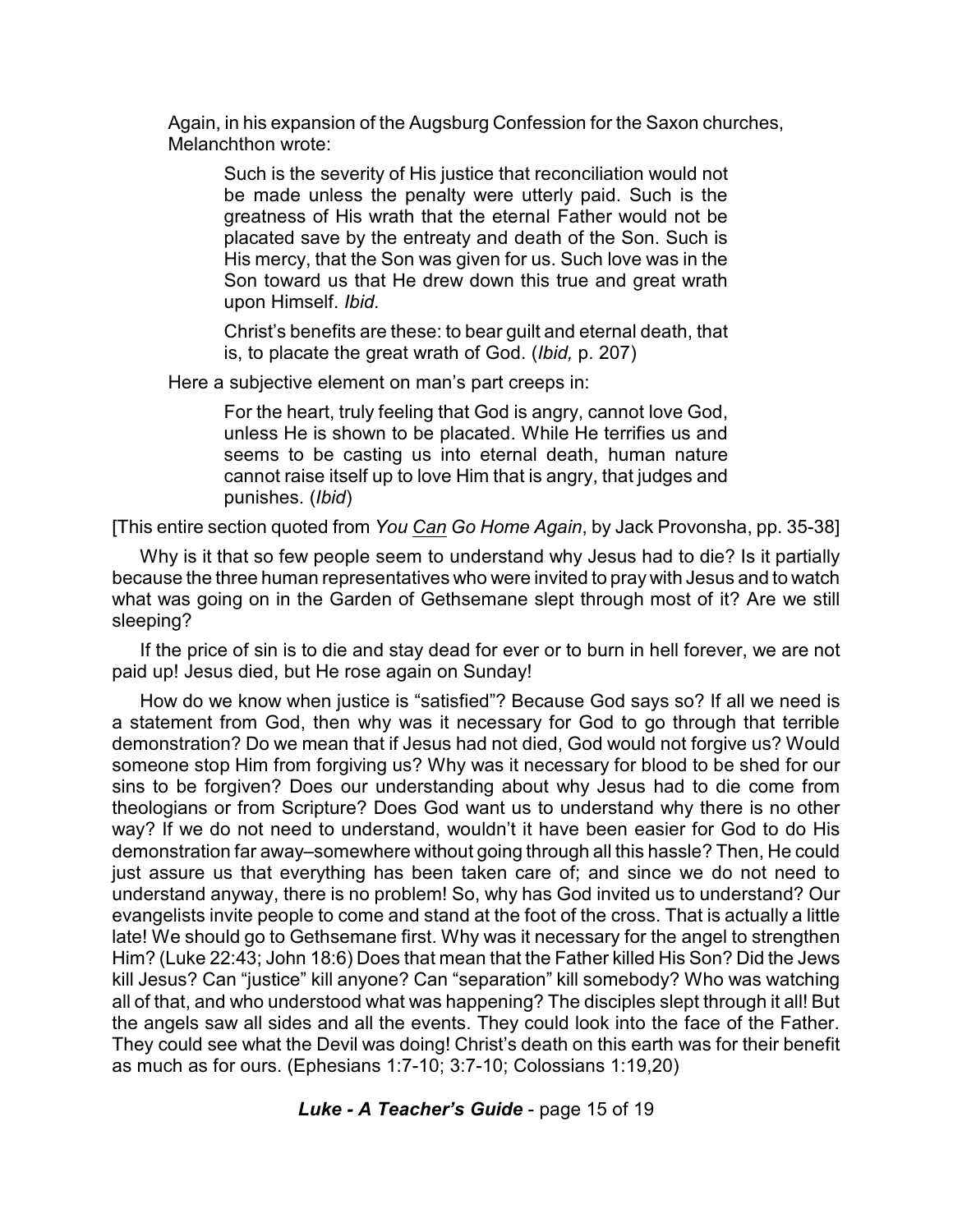But the plan of redemption had a yet broader and deeper purpose than the salvation of man. It was not for this alone that Christ came to the earth; it was not merely that the inhabitants of this little world might regard the law of God as it should be regarded; but it was to vindicate the character of God before the universe. To this result of His great sacrifice--its influence upon the intelligences of other worlds, as well as upon man--the Saviour looked forward when just before His crucifixion He said: "Now is the judgment of this world: now shall the prince of this world be cast out. And I, if I be lifted up

from the earth, will draw all unto [69] Me." John 12:31, 32. The act of Christ in dying for the salvation of man would not only make heaven accessible to men, but before all the universe it would justify God and His Son in their dealing with the rebellion of Satan. It would establish the perpetuity of the law of God and would reveal the nature and the results of sin. {*PP* 68.2}

16. Was the life of Christ and His death primarily a "moral influence" on humans to convince us to live better lives? Was Christ's death not really "necessary" at all? Was Christ's death necessary for God to be able to forgive us? If so, why?

Quoted from *You Can Go Home Again*, by Dr. Jack Provonsha:

Peter Abelard (1079-1142) became famous for a quite different kind of notion about why Christ had to die, somewhat erroneously called the moral influence theory. Abelard saw the death of Christ as unnecessary as far as it concerned God's forgiveness. God had been able to forgive before Christ's death and could continue to forgive whomever He chose. For Abelard the death of Christ remained primarily a profound demonstration of God's love designed to awaken a love response in us.

He wrote in his commentary on Romans:

We have been justified by the blood of Christ and reconciled to God in this way, through this unique act of grace manifested to us–in that His Son has taken upon Himself our nature and preserved therein in teaching us by word and example even unto death–he has more fully bound us to himself by love; with the result that our hearts should be enkindled by such a gift of divine grace, and true charity should not now shrink from enduring anything for him. . . . Yet everyone becomes more righteous–by which we mean a greater lover of the Lord–after the Passion of Christ than before, since a realized gift inspires greater love than one which is only hoped for. Wherefore, our redemption through Christ's suffering is that deeper affection in us which not only frees us from slavery to sin, but also wins for us the true liberty of sons of God, so that we do all things out of love rather than fear. [Peter Abelard, *Exposition of the Epistle to the Romans*, The Library of Christian Classics (Philadelphia: The Westminster Press, 1956). Vol X, pp. 283,284]

*Luke - A Teacher's Guide* - page 16 of 19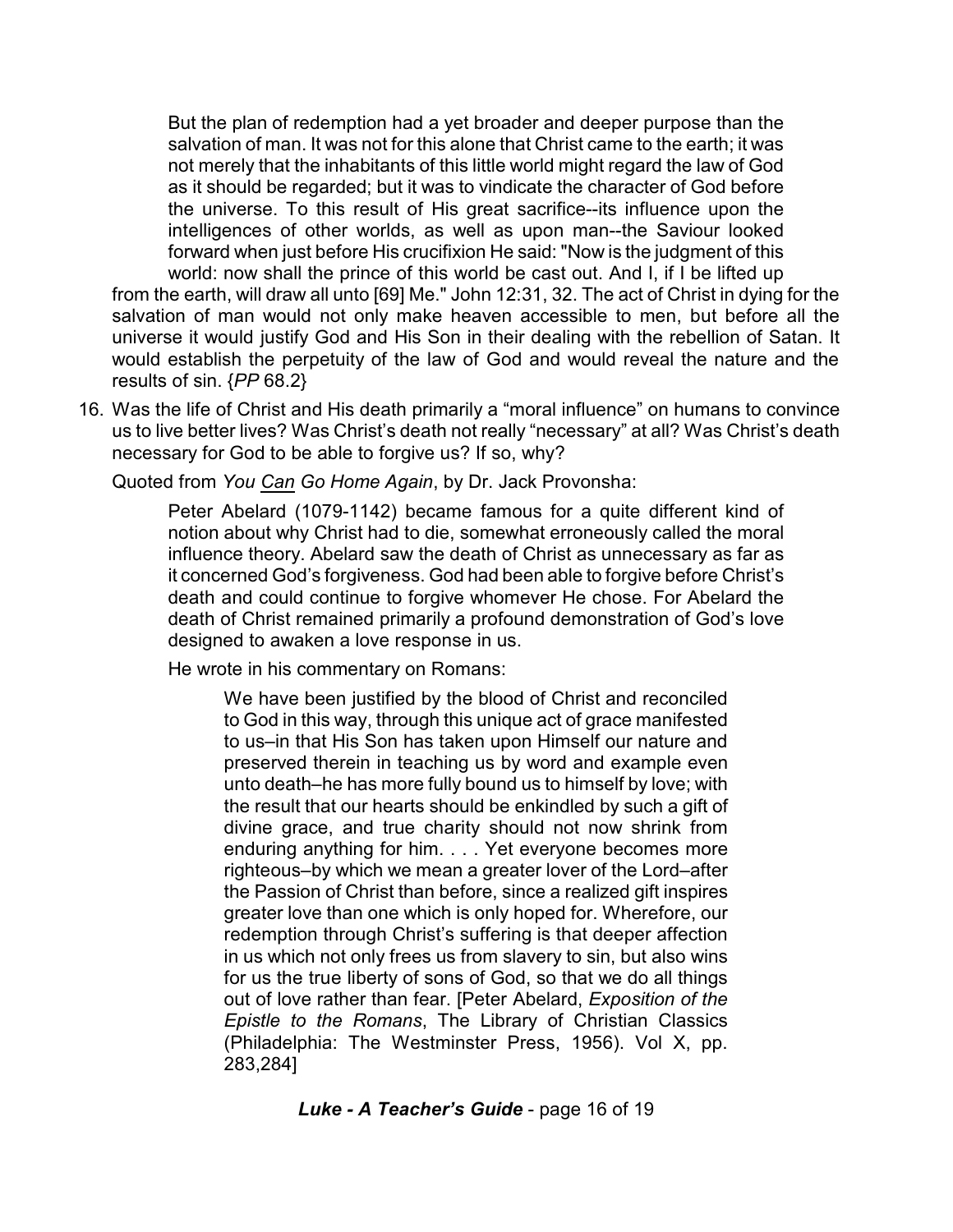## [Quoted from *You Can Go Home Again*, by Jack Provonsha, pp. 30,31]

Does God need to kill at least one of us so the rest of us will line up? Unfortunately, the reformers were so concerned with the terrible vision of the flames of "hell" that they only worried about how they could escape those flames. Since they believed that the "soul" was immortal and that God would have to punish sinners somehow, they assumed that He must send them to some very unpleasant place for the rest of eternity. With that in mind, it seemed that the most important goal for Christians was to be forgiven by God so that He would no longer feel that it was necessary to send them to those flames! They always assumed that God was ultimately responsible for those flames and that placating His wrath was the only possible way to escape them. There seemed to be no discussion at all of what this might say to us about God!

But, Christ's death on the cross was about God and not about us. We tend to have such an egocentric view of things that all we can think about is how the universe relates to us! There are several things that should be very clear to us. First of all, if God were the kind of tyrant that Satan has made Him out to be, would you really want to live for eternity with such a Person? What makes heaven a place of bliss is that the God who is in charge of the place is really the kind of Person that His Son has shown Him to be and not as Satan has claimed.

Furthermore, in the Bible when it speaks of why Jesus had to die, three times in a row it says that it was to demonstrate "God's righteousness." (How this is translated may depend on your version–See Romans 3:25-27) No one would deny that the life and death of Jesus should have a "good moral influence" on us! In the great controversy, Satan has made many accusations against God. Among them, are the accusations that God is arbitrary, exacting, vengeful, unforgiving, and severe. The Devil began his work on humans by directly contradicting God's statement that sin leads to death. (Compare Genesis 2:17 and 3:1-4) He called God a liar! To answer those accusations and many others that Satan made, Christ came and died. For more information on this see *Conversations About God* tape #8 by A. Graham Maxwell. (http://www.pineknoll.org/conversations)

17. What is the meaning of the parable of the rich man and Lazarus? (Luke 16:19-31)

First of all, this parable clearly teaches that our eternal destiny is determined by what we do in this life. There is no second chance for salvation. This "parable" was spoken to a population who were mostly heathen and who believed in "hell-fire." There were no hospitals or public or national welfare programs in Jesus' day. God entrusted riches to some human beings so they could benefit their fellow humans by sharing to meet the needs of the poor.

During these last few months of His life on earth, Jesus was ministering to the people of Perea–on the other side of the Jordan. The people of Samaria, Perea, and Decapolis were mostly non-Jews. They were of many nationalities including Greeks. Jesus spent the last six months of His life ministering mostly to those people. Luke is the only Gospel writer that speaks about Jesus' extensive ministry to those areas. (Luke 9:51-19:10) Ten of the most prominent cities in the area had been so influenced by Greek culture that they were considered Greek cities. Most of the people that Jesus was speaking to at that time were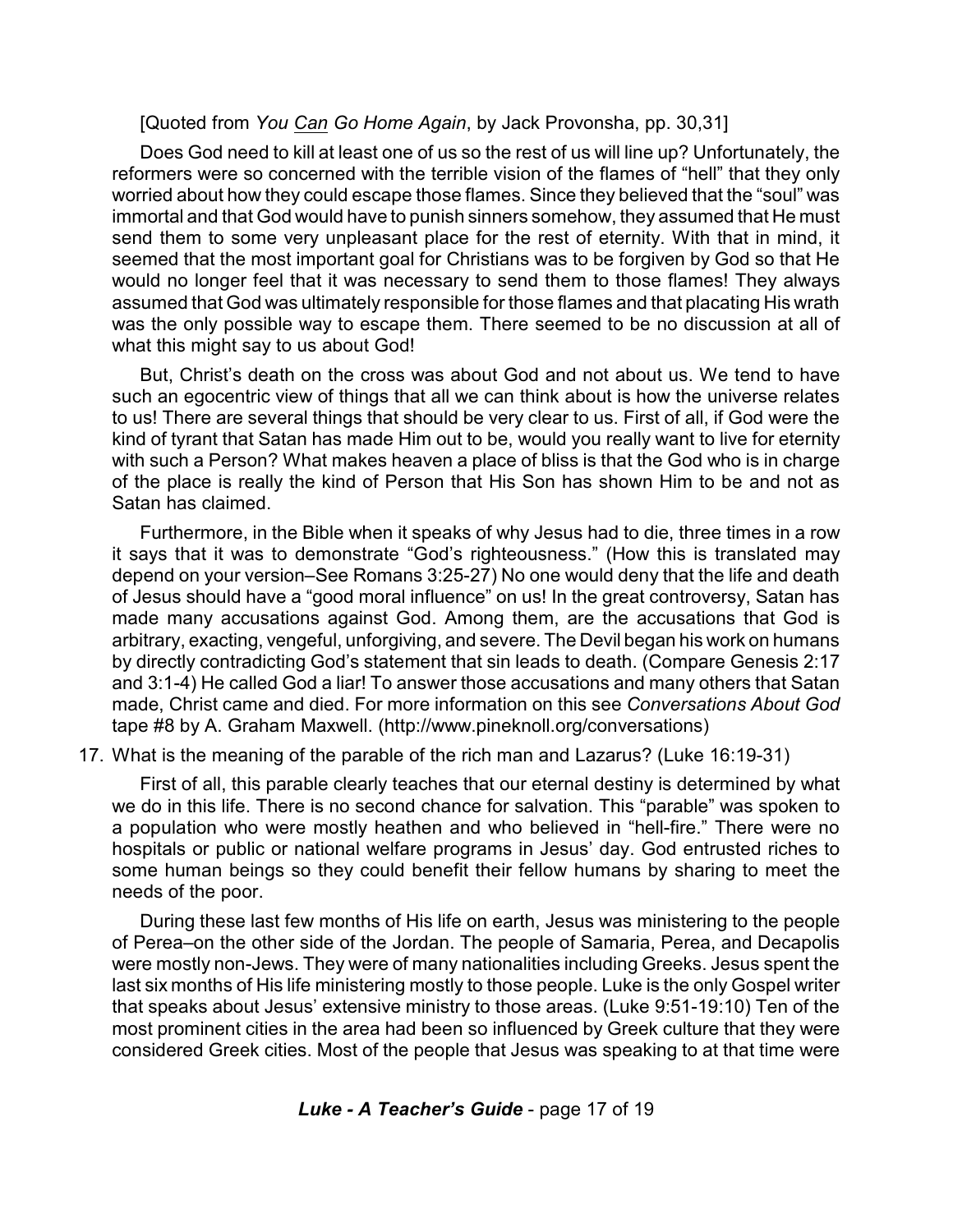pagan and had many pagan beliefs. Therefore, Jesus used one of their common beliefs as the framework for an important truth He wished to teach.

This rich man claimed to be a descendant of Abraham and depended on that for his salvation. He even prayed to Abraham. He spent his life on earth pleasing self. In the story when he was represented as ending up in "hell," he realized his mistake and asked at least for some additional warning to be sent to his brothers. In doing that, he was implying that God had not provided sufficient warning! Proof of the correctness of Abraham's response to the rich man came a short time later when Lazarus of Bethany was indeed raised after being dead four days. It only made the Jews more angry.

God has provided the truth to us through His Word. All the evidence we need is available from this inspired source. We do not need miracles of any kind to establish our faith. Furthermore, most miracles can be easily counterfeited by the Devil.

There are many things about this "parable" that show that it is not a true story! Is it possible for people from heaven and "hell" to speak back and forth to each other? If so, what could there be that separates those two "locations" that would be impossible for even God to cross? The only thing that can separate us from God permanently is our own sinful choices and the character that develops as a result. This is not a physical barrier. Jesus was not here suggesting that we should believe in the doctrine of "hell-fire." He was using a common belief among the people to whom He was talking as a way of teaching some important truths. The idea that "souls" go directly to heaven or "hell" is in direct contradiction with the rest of Scripture.

18. How would things have been different if the Father had come instead of the Son? Could you march through the golden streets of heaven and go up to the Father and spit in His face? What would He do? Jesus claimed that He and the Father are one. What does that mean? He told the disciples that if they had seen Him, they had seen the Father. (John 14:9)

If we are going to be among God's true people–the few remnant that are left–at the end of time, we are supposed to bear the testimony of Jesus. (Revelation 12:17; 14:12) Jesus' testimony was the truth about His Father. Do we understand it and teach it correctly? Ellen White made it very clear how she understood the relationship between the Son and the Father:

**Had God the Father come to our world and dwelt among us, veiling His glory and humbling Himself, that humanity might look upon Him, the history that we have of the life of Christ would not have been changed** in unfolding its record of His own condescending grace. **In every act of Jesus, in every lesson of His instruction, we are to see and hear and recognize God. In sight, in hearing, in effect, it is the voice and movements of the Father.**--Letter 83, 1895; *TMK* 338.4

19. How did Luke know that Jesus turned and looked straight at Peter? (Luke 22:61) If you were asked to paint the face of Jesus at that moment, what would you show? As Peter understood Jesus up to that point, what did he expect to see? Wouldn't he, like James and John, have wanted to call fire down on the Samaritans? (Luke 9:54) He wanted to know